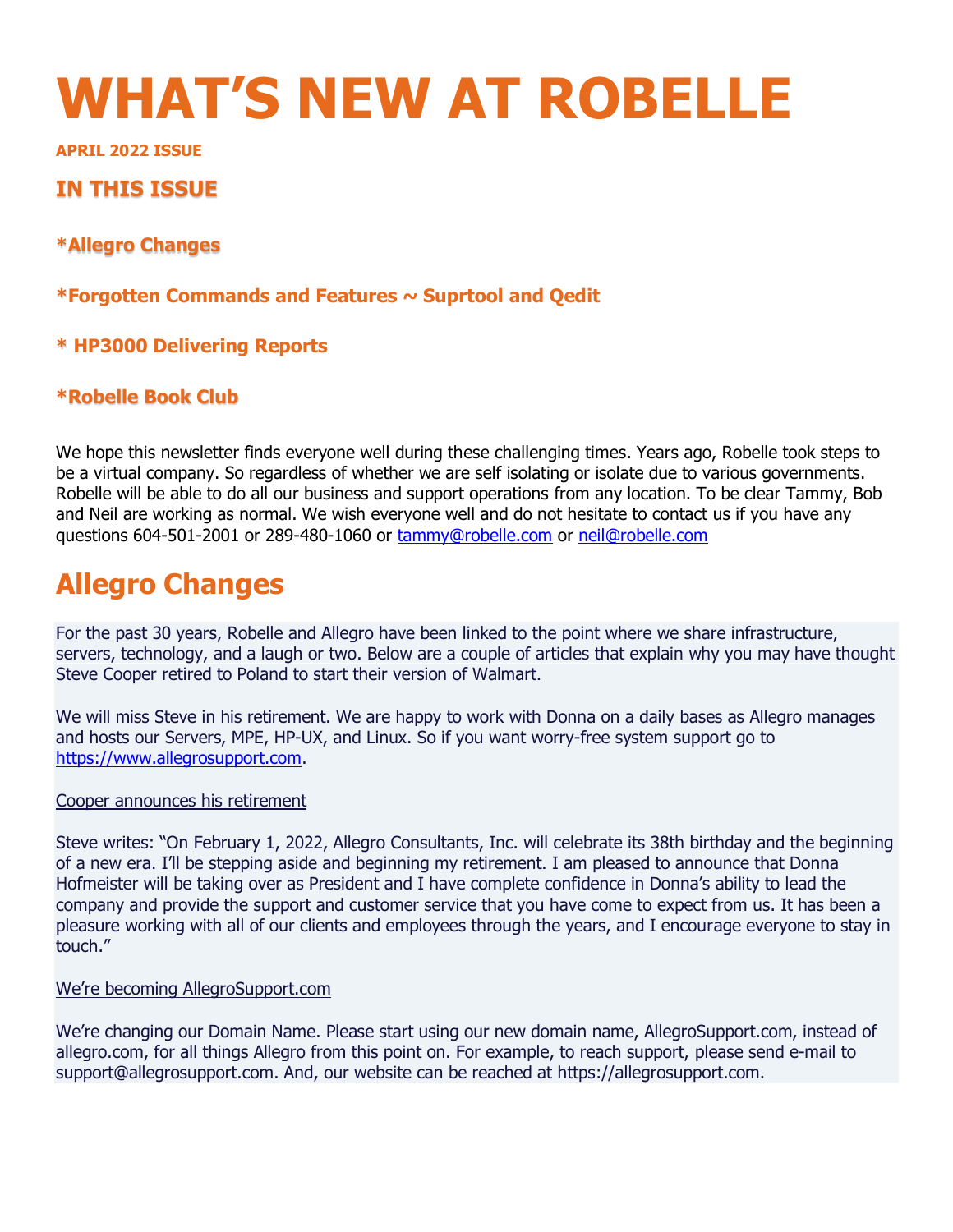# **Forgotten Commands and Features ~ Suprtool**

For the past year I have been tracking some of the features that I am asked about or solutions to problems that customers have forgotten or never new existed.

#### **Heading Fieldnames**

While not a Suprtool command, it is a feature that is forgotten about inside STexport. Heading Fieldnames, puts the fieldnames in the first record of an Stexport task and is added by simply putting :

#### HEADING FIELDNAMES

In the Stexport task. STexport then takes the fieldnames formats them and writes them as the first record in the output file.

#### **DUP NONE KEYS <DEPTH>**

There is an option to specify the depth level of keys to look at in dup none keys.:

```
Get invoices
Sort cust-no
Sort invoice-date, desc
Dup none keys 1
```
This allows you to the latest entry for a given customer to be at the top of the list and is therefore the record that isn't thrown away during a dup none keys process.

#### **String Addition**

When writing scripts, I sometimes forget about this feature myself and must remind myself that it exists:

```
Get dataset
Def Poandline,1,10
Ext poandline = po# + line#
```
# **Forgotten Commands and Features ~ Qedit**

For Qedit,

# **Delete Blank Lines**

I think the is one of the top questions that I have been asked how to do in many years of tech support.

/delete "~" (pattern)

Deletes all blank lines.

**TEXT Unnumbered**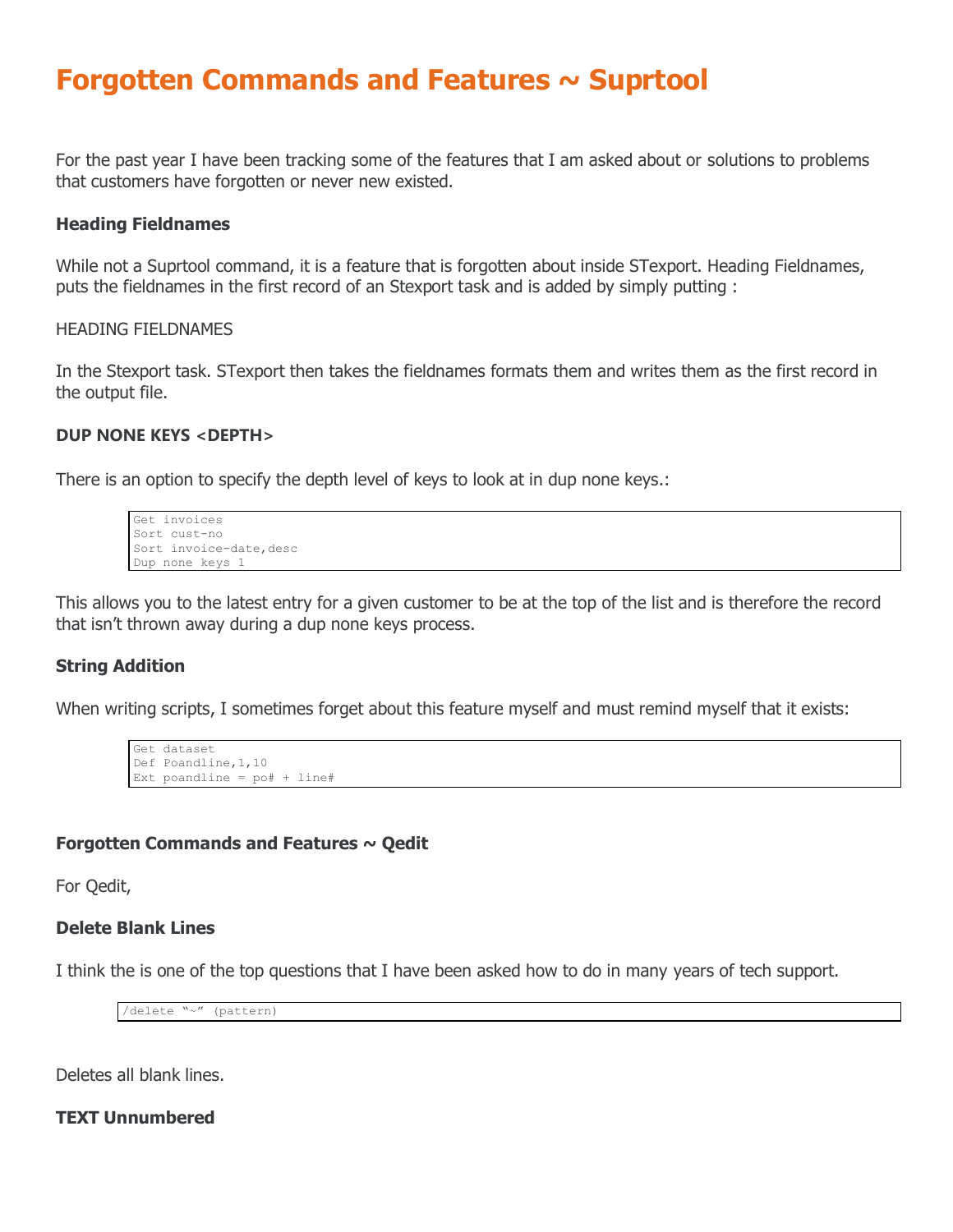Pretty certain that this is the most asked question I have answered in my time at Robelle and can be done in two ways. Sometimes, it wasn't specifically an asked question, more along the lines of, I have these pesky numbers in my job stream. Regardless the solution was always, to Text Unnumbered.

TQ FILENAME T FILENAME, UNN

#### **Append**

The Append command, is often forgotten and in combination of some other commands, gives Qedit the capability to do a lot of things:

# **Add blank lines to a file**

Append "~" @ Divide "~"  $CQ$  "  $\sim$  "" @

# **Summarize a Report**

One common manipulation is to stick the contents of one line onto the end of another based on a value in the first line. The commands to do this are simple:

```
Append "~" "Transaction"
Glue "~"
ch "\sim" " @
```
Here is the data:

```
qux/lq all
Transaction Date: 20160908
Balance: 1245.85
Transaction Date: 20151213
Balance: 908.54
Transaction Date: 20121221
Balance 125.44
```
Here is the code in action:

```
qux/append "~" "Transaction"
    1 Transaction Date: 20160908~
     3 Transaction Date: 20151213~
    5 Transaction Date: 20121221~
3 lines appended to
qux/glue "~"
    1 Transaction Date: 20160908~Balance: 1245.85
    3 Transaction Date: 20151213~Balance: 908.54
    5 Transaction Date: 20121221~Balance 125.44
3 lines Glue-updated
```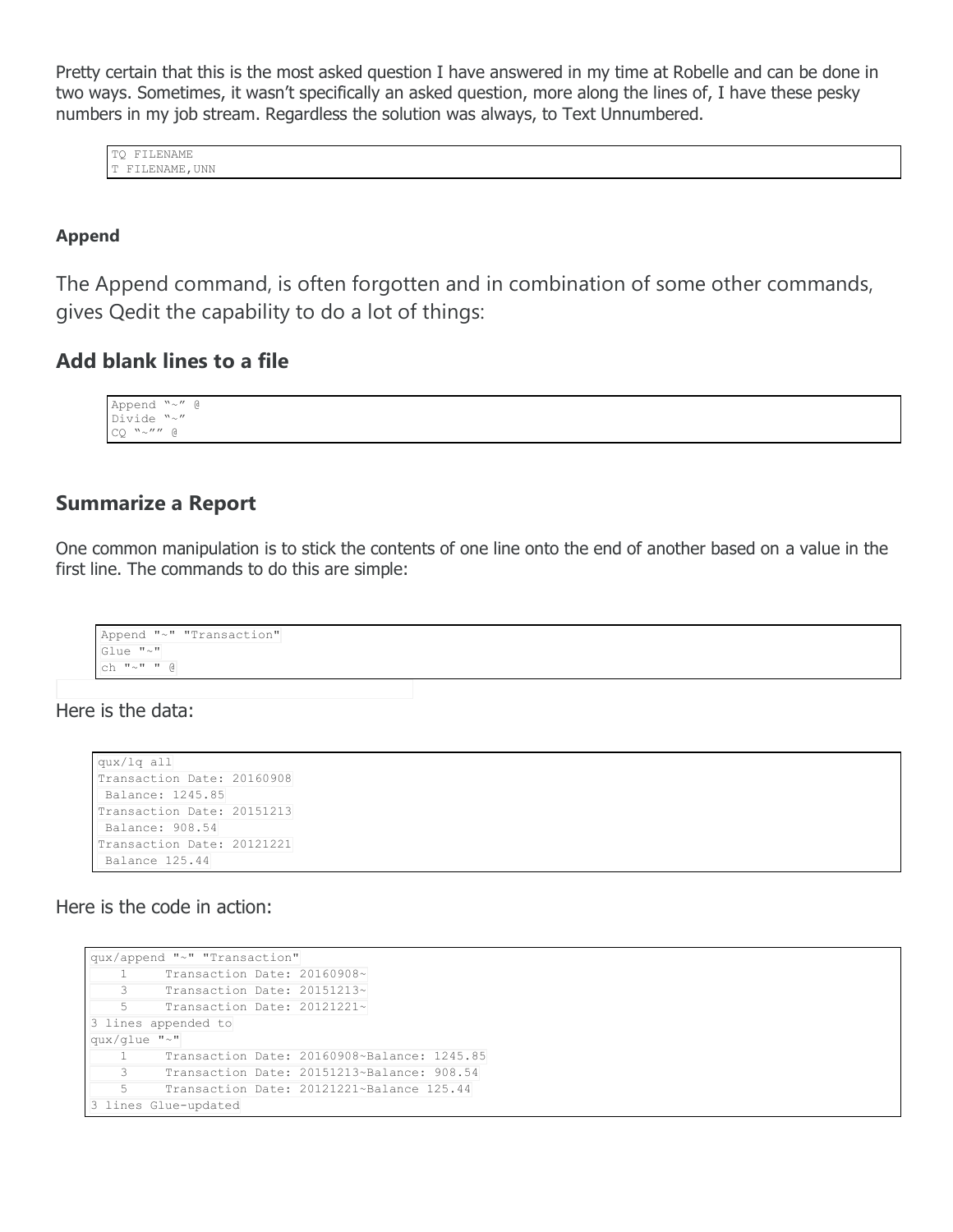```
qux/ch "~" " @
    1 Transaction Date: 20160908 Balance: 1245.85
    3 Transaction Date: 20151213 Balance: 908.54
    5 Transaction Date: 20121221 Balance 125.44
3 lines changed
```
The Append command sticks a Tilde on the end of the line, and the glue command, glues the line after the Transaction line onto the end. Tilde is used since it isn't often in normal files, you can look to ensure that the tilde is not in the file with a simple: ch " $\sim$ " $\sim$ " @, to see if there are any occurrences.

# **HP3000 Delivering Reports**

My career on the HP3000, is entering it's fourth decade and I still always like to find out new ways of doing things. Recently on our own HP 3000, I was asked to provide the mail list for the e-mailing of this newsletter, which is specifically a CSV file, of an extract from our customer database. I had been doing this manually for the last couple of years and decided to automate this and have the file mailed to me directly. Previously we would have used our own Xpress e-mail infrastructure, or worse I would have done manually. However, I had remembered the mail program originally from Telamon, which I had used to deliver our HowMessy reports in the article, Remote DBA. [Remote DBA: We Can Automate Anything \(robelle.com\)](http://www.robelle.com/tips/remote-dba.html) Using a combination, of Vesoft Security/3000, STREAMX, our own software, and the Mail program, I was able to deliver a report to whoever streamed the job. Below is the code in the job stream that allows for the job to send me the attached file.

```
!JOB JLSTMAIL, MGR.MISS; OUTCLASS=LP, 1
!COMMENT
!COMMENT ** EMAIL List of Newsletter Users
!COMMENT
::SETVAR DELIVERTO "{USER_EMAIL}"
!SETVAR DELIVERTO "{DELIVERTO}"
!SUPRTOOL
.
. 
.
!MAILTO.CMD EMAILIST,CSV
!EOJ
```
# **Security/3000 Piece and E-mail Address Storage**

Back in the late 80s, I was fortunate to work with Gilles Schipper, who was a Canadian dealer for Vesoft software. I was lucky to learn a lot from Gilles and some other mentors. Using the \$USER-FIELD feature inside Vesoft, specifically in the SECURECON.DATA.VESOFT file. Specifically, the lines:

> \$USER-FIELD EMAIL "Email:" \$LOGON-EXECUTE "SVARSET('USER\_EMAIL',UF('EMAIL'))" @.@

Once you add these lines you can sign in again and add the EMAIL to the given user.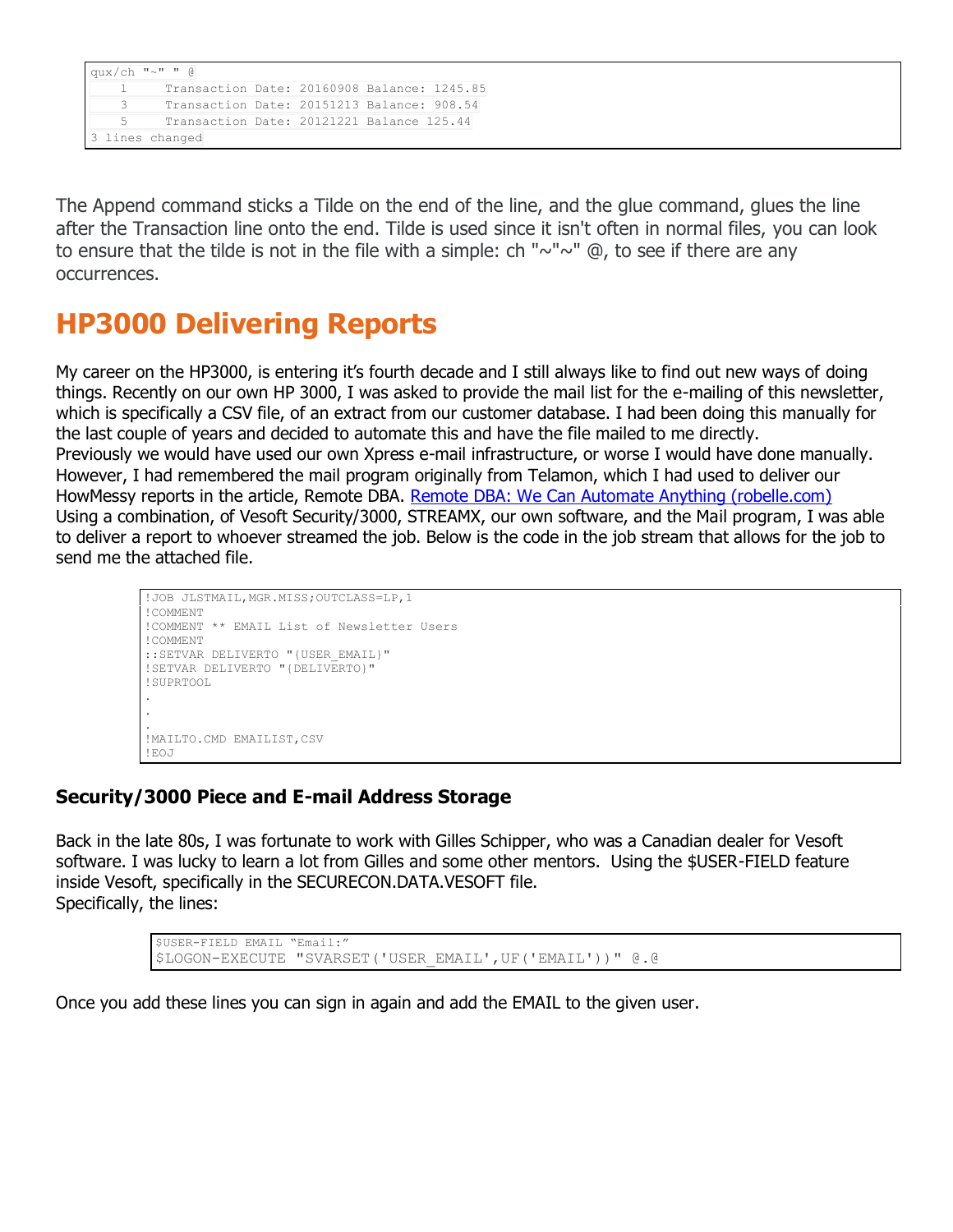```
run logon.pub.vesoft,change
SECURITY/CHANGE 30N10511 (c) VESOFT Inc, 1981 03:05060 For help type '?'
Enter user id: @
Enter account: @
Enter session name: neil
  R: Redisplay this menu
  U: User info (user, account, session)
  N: User's real name (now Neil Armstrong)
  T: Permitted terminal numbers (now ALL)
  D: Permitted logon days of week (now ALL)
  H: Permitted logon time of day (now ALL)
  M: Menu file name (now NONE [unless a $MENU-FILE is in effect])
  EMAIL: Email: (now)
  A: Ask SECURITY/3000 passwords? (now Y = YES)
  @: Change all SECURITY/3000 passwords (last changed 22/01/18)
  1: ENTER PASSWORD: 
Which item do you want to change? EMAIL
Email:neil@robelle.com
```
Now, once this is set from here on in every time, the given user logs on to the HP3000, the variable USER\_EMAIL is available in the users session. Then, you just need to use streamx, from Vesoft syntax, to take that users variable of USER\_EMAIL and make it available to the Jobstream.

To make it explicit, I set the variable using the following two lines. I set the variable using the STREAMX syntax to set the streamx variable of DELIVERTO to the users e-mail, then I use the MPE setvar command to set the DELIVERTO (MPE) variable to the value that Streamx knows.

```
::SETVAR DELIVERTO "{USER_EMAIL}"
!SETVAR DELIVERTO "{DELIVERTO}"
```
If I streamx the job above using this code, the MPE variable will have my address of [neil@robelle.com,](mailto:neil@robelle.com) in the MPE variable DELIVERTO.

# **Mail Program**

Now, the next step was to figure out how to use the Mail program to send the attached file as a CSV file. Unfortunately, I could only get the A.02.25, version of the mail program to send as a .TXT file. This doesn't make it easier for users to click on the attached file and get Excel to start and all the user to manipulate the list.

Luckily, I knew who had the source code and have access to that machine, so after a bit of reading of the source, I realized I was able to allow for .CSV files and .PDF files to be attached and made the changes.

### **Mail Command Files**

The MAILTO command file looks like this: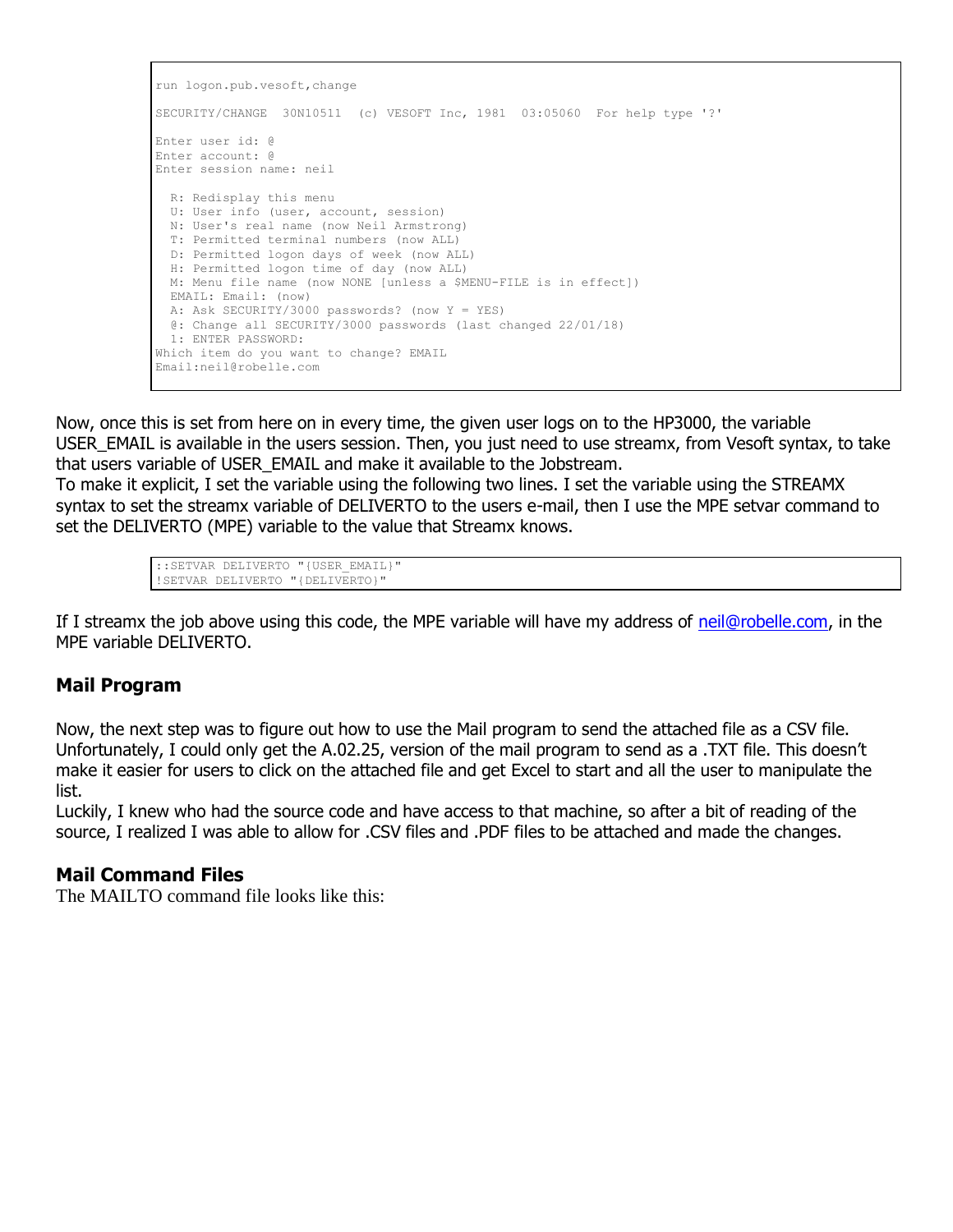```
PARM af1="" type="CSV" 
SETVAR MAILSMTPHOST "MAIL.EMAILDOMAIN.COM"
SETVAR MAILFROM "HP3000@EMAILDOMAIN.COM"
SETVAR MAILTO "!DELIVERTO"
SETVAR MAILSUBJECT "Report from Job Stream !HPJOBNAME"
SETVAR TZ,'PST8PDT'
IF "!type" = "CSV" then
  SETVAR MOPTIONS "-ac"
ENDIF
IF "!type" = "TXT" then
  SETVAR MOPTIONS "-ao"
ENDIF
purge qeditscr, temp >>$NULL
RUN QEDIT.PUB.ROBHOME;PARM=8;INFO="UQ PREPTEMP.CMD.ROBOPS" >>$NULL
SETVAR MAILOPTIONS "!MOPTIONS !af1 -m MAILMSG"
RUN MAIL228.PUB.ALLEGRO;INFO="!MAILOPTIONS"
```
#### Preptemp.cmd Command File

The PREPTEMP.CMD.ROBOPS file is a series of commands that take a text file template and puts in useful information in the e-mail message with the attached file. You can customize this however, you want to get the information that you need. We just have placeholders in the Template file that you change with variables available for the job that is being streamed.

```
SET VARSUB ON 
PURGE MAILMSG, TEMP
TQ TEMPLATE.CMD.ROBOPS
CH "MAILTO"!MAILTO" @
CH "DATE"!HPYYYYMMDD" @
CH "TIME"!HPTIMEF" @
CH "JOBNAME"!HPJOBNAME" @
CH "USER"!HPUSER" @
CH "ACCOUNT"!HPACCOUNT" @
CH "GROUP"!HPGROUP" @
CH "STREAMEDBY"!HPSTREAMEDBY" @
KQ MAILMSG,TEMP
EXIT
```
#### **Template File**

Template File is just a text file and mine looks like this. You can make it look like anything you wish, you just have to make the Template items you want to display in the order that you want, and the PREPTEMP.CMD command file, changes to the values accordingly.

Robelle Email Report

From: HP3000@MYEMAILDOMAIN.COM To : MAILTO Date: DATE TIME

Jobname : JOBNAME,USER.ACCOUNT,GROUP Streamedby : STREAMEDBY

# **Robelle Book Club**

As you are aware we Robellians like to read, especially during these challenging times. We also enjoy a good TV show and movies.

#### **Download ebooks for Free by Bob Green:**